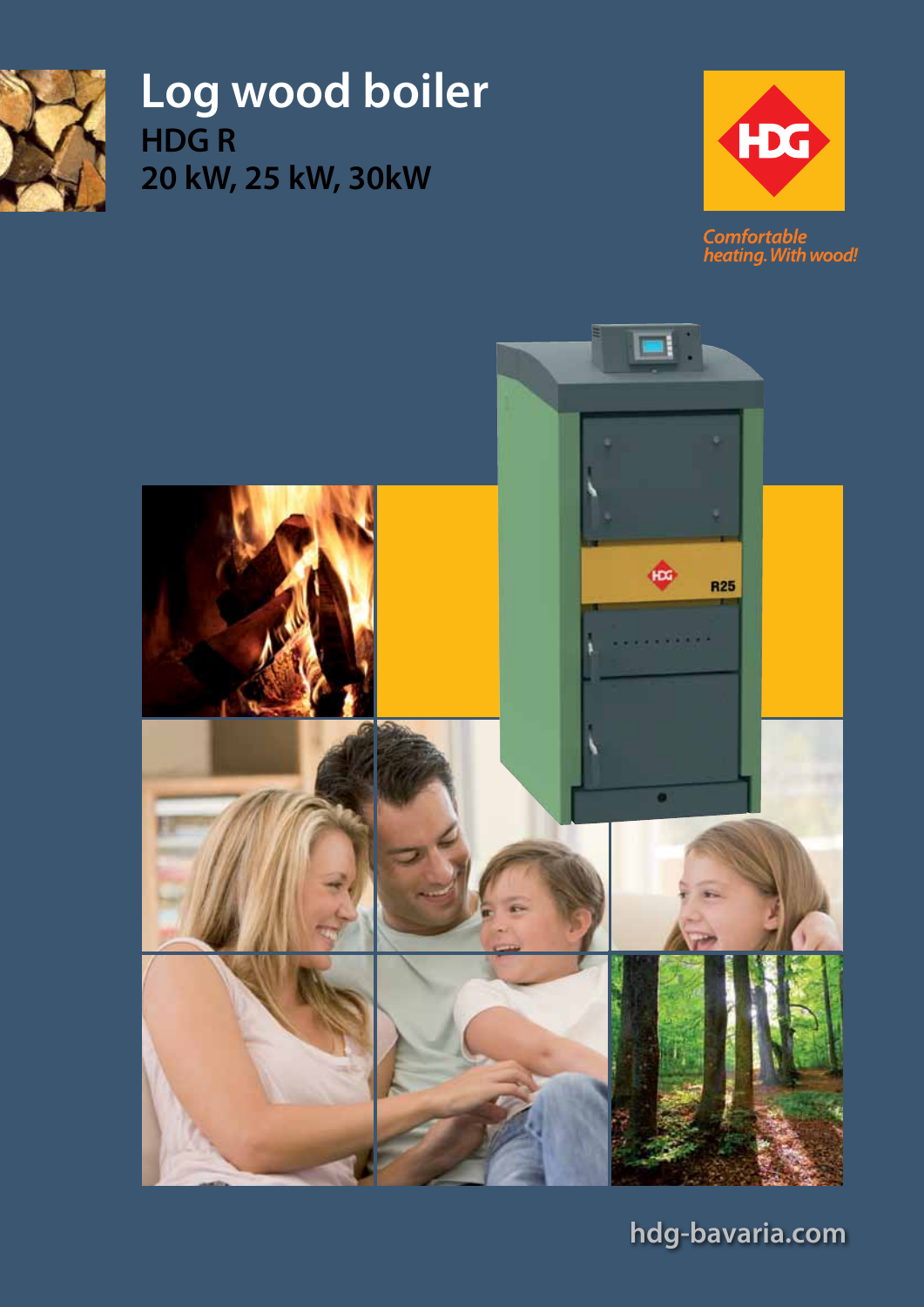# **hdg-bavaria.com HDG Bavaria GmbH**<br>Heating Systems for W

Heating Systems for Wood Siemensstraße 22 84323 Massing, Germany

Tel. +49(0)8724/897-0 Fax +49(0)8724/897-888-100 info@hdg-bavaria.com www.hdg-bavaria.com







#### **HDG family of products**



HDG Log Wood Boiler



HDG Wood Chip Boilers



HDG Pellet Boilers

**We will gladly provide you with the information.**

**Produkte** Qualität aus **Bayern** 

To protect our environment, we only use paints that do not contain mineral oils. Subject to technical changes and corrections. Version 120208 Type.-Nr. 9980000827 Part number LI036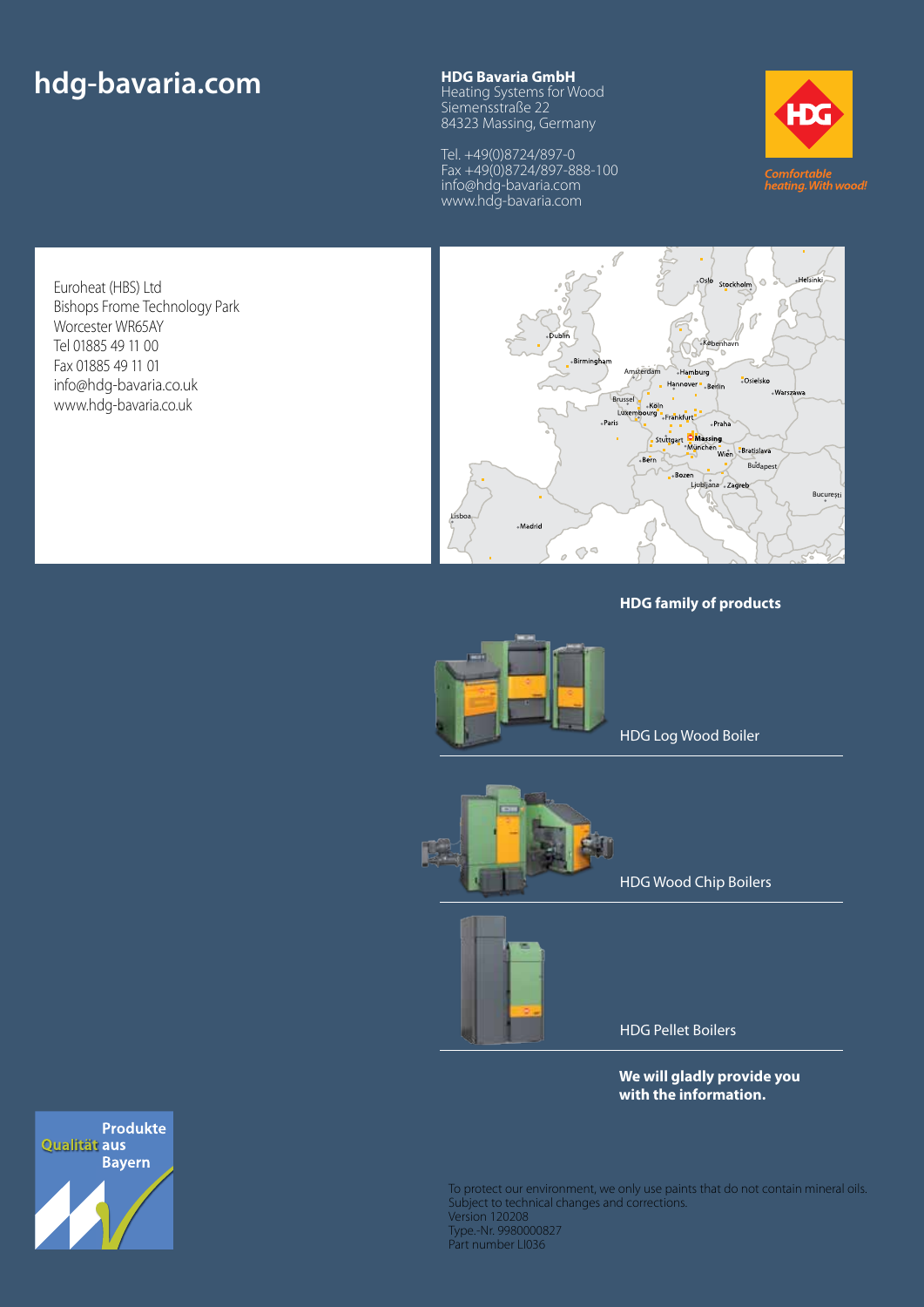

### **Wood burning for everyone**



Heating with log wood is not just easy and environmentally-friendly, it's also convenient – the HDR R20-30 proves that in a few steps: Open the fuel chamber doors, in with the split logs, close the fuel chamber doors, ignite, and it will be warm within your four walls in no time!

The perfect log wood boiler for costconscious and environmentally-friendly households.



## **Small heating system – great convenience and exact**

#### **Easy to follow steps for operation and maintenance**

The spacious fuel chamber (147 l), of the otherwise really compact HDG R20-30, enables the split logs to be easily layered from the front. The long burning duration and the subsequent

longer refuelling intervals make wood heating convenient as well as timesaving and cost-effective. While the split logs are being loaded, a flue gas suction duct ensures that flue gas cannot escape and that the boiler room remains clean and odours are kept to a minimum.

Similarly, the separate lighting doors make heating up also smoke-free.

The easy-to-clean boiler is also impressive: The built-in verticle cleaning turbulators can be easily used from the side with one hand. The heating surface is regularly cleaned and ensures optimum heat transfer and a constant high level of efficiency as well as low wood consumption. Cleaning openings in the log wood boiler are easily accessible and large. Thanks to the integrated ash pan, the remains of combustion can be quickly and easily disposed of.

#### **Everything is regulated when burning**

HDG R20-30 combustion is designed according to the principle of down firing technology – the burning cycle takes place below. This means that in the HDG R20-30, the combustion gases in the hot combustion chamber which are situated directly below the fuel chamber, are burnt out. This makes a complete burning cycle possible. Depending on the type of wood, the combustion air settings for primary and secondary air are easy to make. The extremely precise controls of the boiler are due to HDG Easy Control regulation. The flue gas fan runs at a set speed and the built-in flue gas temperature sensor controls the HDG R20-30 performance. This enables the boiler output and the combustion to be adjusted to the different operating modes. The control assures a high level of operating convenience and full reliability with low emissions at the same time.